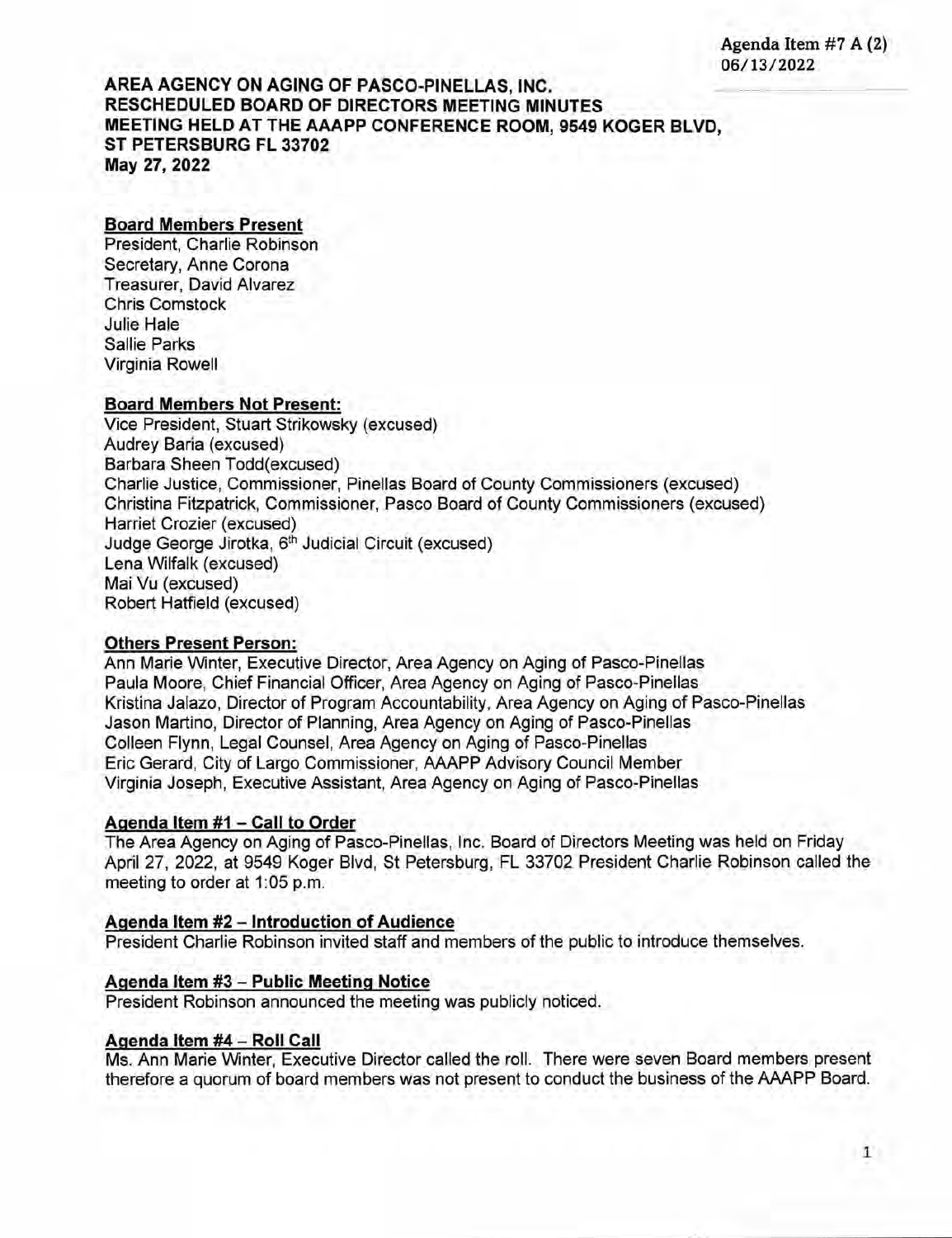#### **Agenda Item #5 — Public Comments for Items on Agenda**  None.

## **Agenda Item #6 — Addendum Item(s) or Any Item Requiring Discussion**  None.

# **Agenda Item** #7 — **Consent Agenda**

This Agenda Item was not discussed due to the lack of a quorum.

#### **Agenda Item #8 — Items for Discussion from the Consent Agenda**  None.

# **Agenda Item #9— ByLaws**

This Agenda Item was not discussed due to the lack of a quorum.

# **Agenda Item #10 — Older American Month**

In the absence of Commissioner Charlie Justice, Ms. Ann Marie Winter presented on Older American Month. Ms. Winter stated that every May, the Administration for Community Living (ACL) leads the nation's observance of Older Americans Month (OAM). In 2022, AOL will be focusing on Aging in Place — how older adults can plan to stay in their homes and live independently in their communities for as long as possible. The 2022 theme is Age My Way, an opportunity for all of us to explore the many ways older adults can remain in and be involved with their communities. A number of proclamations from each municipality in our Planning and Service Area was received. Invited Board members to participate in the Aging my way photo exercise. For information only, no action necessary.

# **Agenda Item #11 — EHEAP Funding**

This Agenda Item was not discussed due to the lack of a quorum.

# **Agenda Item # 12** — **General Revenue Continuing Application Rate for Contract Year 2022-2023**  for Community Aging and Retirement Services (CARES)

This Agenda Item was not discussed due to the lack of a quorum.

# **Agenda Item # 13** - **General Revenue Continuing Application Rate for Contract Year 2022-2023 Gulf Coast Jewish Family and Community Services, Inc.**

This Agenda Item was not discussed due to the lack of a quorum.

# **Agenda Item #14 - Contract Review Process for Older Americans Act (OAA) and Local Service Programs (LSP) Funded Services for Contract Year 2023**

This Agenda Item was not discussed due to the lack of a quorum.

# **Agenda Item #15 — President Report**

President Robinson thanked everyone who attended the Board Retreat. At the next Board meeting of June 13, 2022 each Board Champion will present a summary of the work done by their board goal workgroup. President Robinson referred to an article in the Tampa Bay Magazine highlighting Board member Sallie Parks, proud that a great individual is a part the AAAPP Board. President Robinson invited Board members to sign a card for Camille Hernandez, a plaque was created in appreciation and recognition of her 12 years of active service and wished her the very best for a successful future.